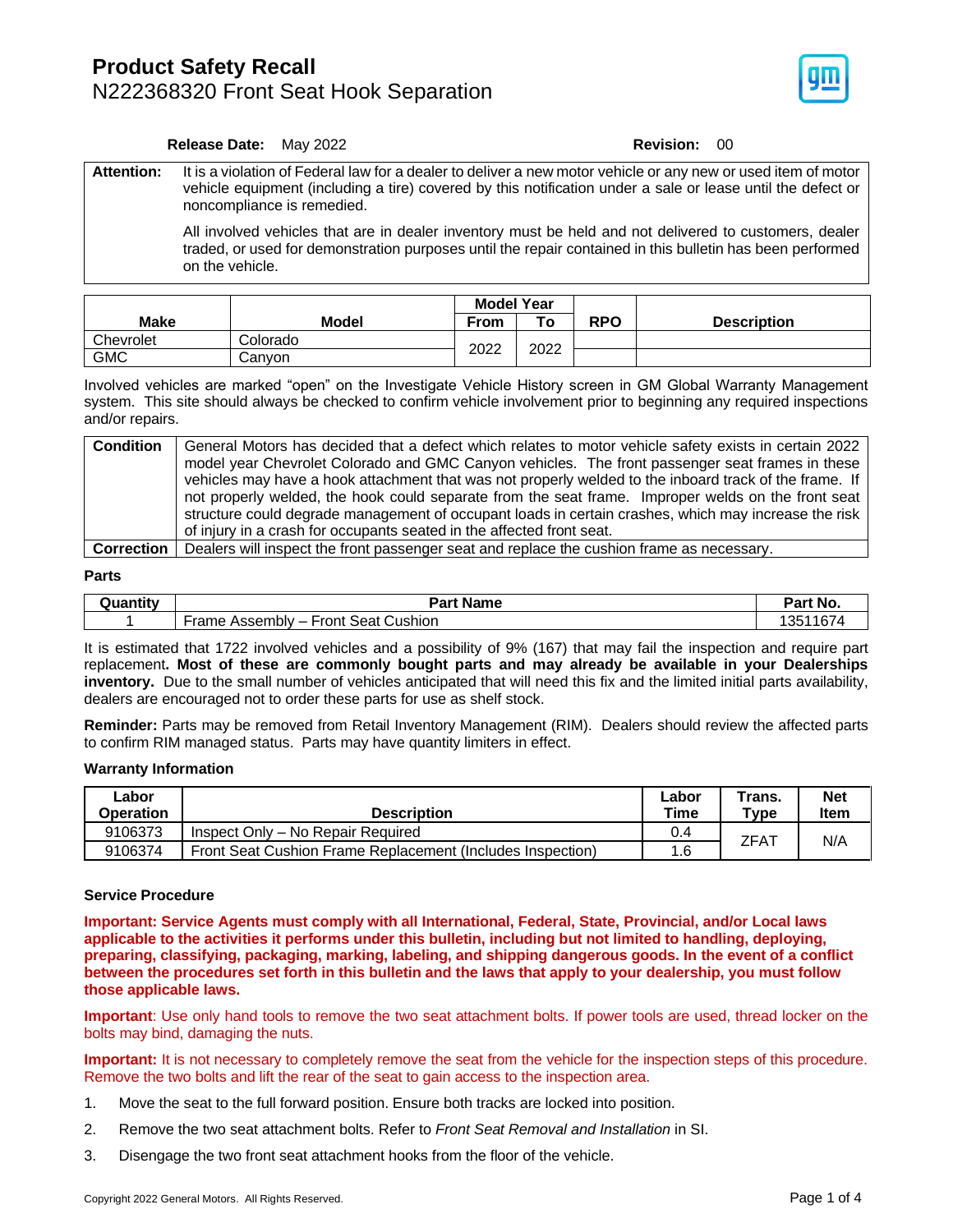## **Product Safety Recall**

N222368320 Front Seat Hook Separation





6081667

- 4. Lift the back of the seat assembly in the vehicle allowing access to the inboard (center of vehicle) side of the front seat cushion frame seat track.
- **TIP:** Use a Cell phone camera to take a picture of the manufacturing label, this will allow a clearer view of the printed information.



5. Locate the manufacturing label mounted to the underside of the seat track.

**Important:** If the manufacturing label is missing or unreadable, replace the passenger front seat cushion frame.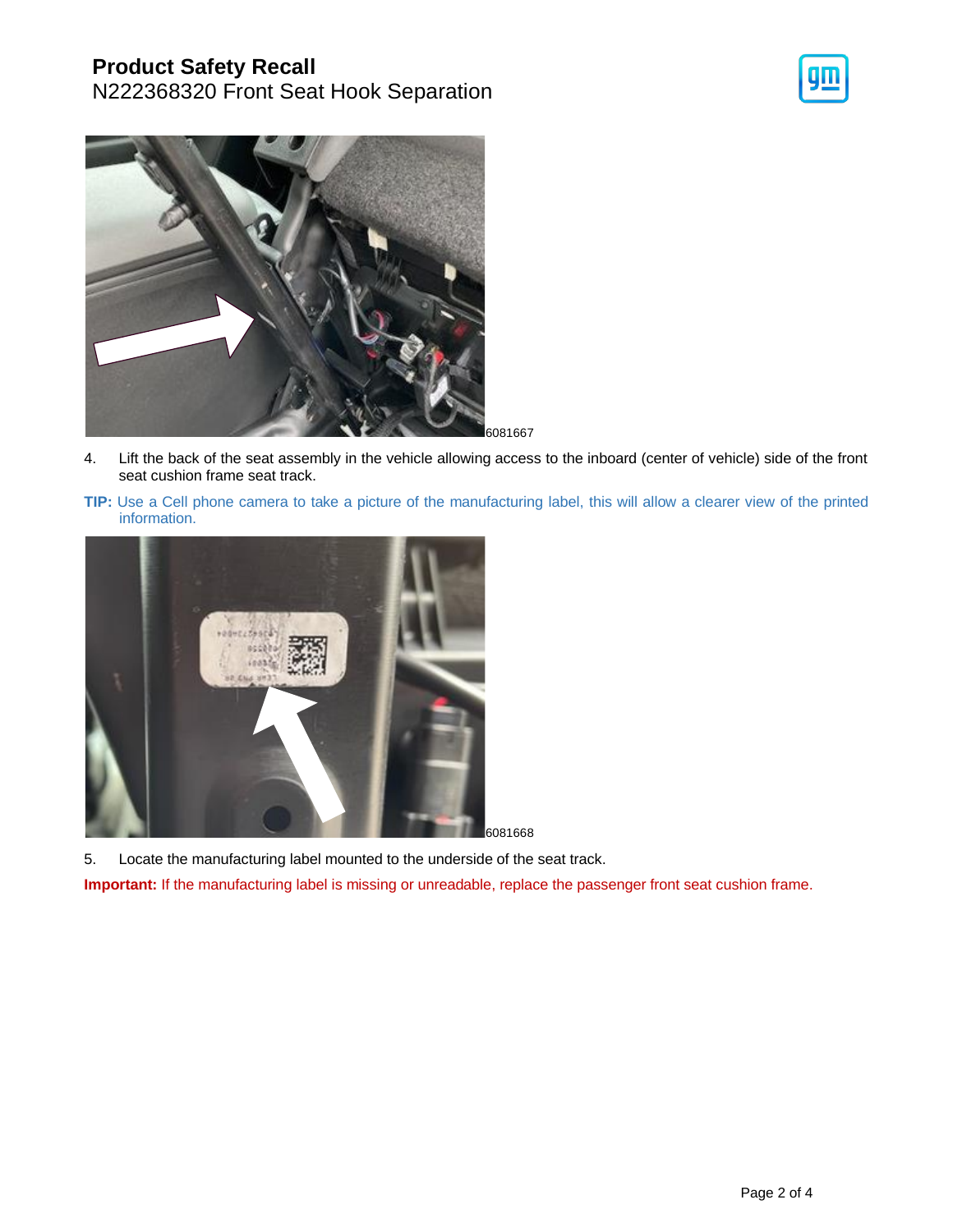# **Product Safety Recall**

# N222368320 Front Seat Hook Separation



6081669

- 6. Locate the build date section of the manufacturing label on the seat track.
	- If date is **A22081,** proceed to step #7
	- If it is not the identified date, no further action is required. Reinstall the seat. Refer to *Front Seat Removal and Installation* in SI.



6081671

**Important:** The time code format is Hour Minute Second. 011320 - 092819 equals 1:13:20 AM - 9:28:19 AM

- 7. Locate the build **time** section of the manufacturing label.
	- If the time is between **011320 - 092819** proceed to step #8.
	- If it is not within the identified time range, no further action is required. Reinstall the seat. Refer to *Front Seat Removal and Installation* in SI.
- 8. Replace the passenger front seat cushion frame. Refer to *Front Seat Cushion Frame Replacement* in SI.

**Dealer Responsibility** – For USA & Export (USA States, Territories, and Possessions)

It is a violation of Federal law for a dealer to deliver a new motor vehicle or any new or used item of motor vehicle equipment (including a tire) covered by this notification under a sale or lease until the defect or noncompliance is remedied.

The US National Traffic and Motor Vehicle Safety Act provides that each vehicle that is subject to a recall of this type must be adequately repaired within a reasonable time after the customer has tendered it for repair. A failure to repair within sixty days after tender of a vehicle is prima facie evidence of failure to repair within a reasonable time. If the